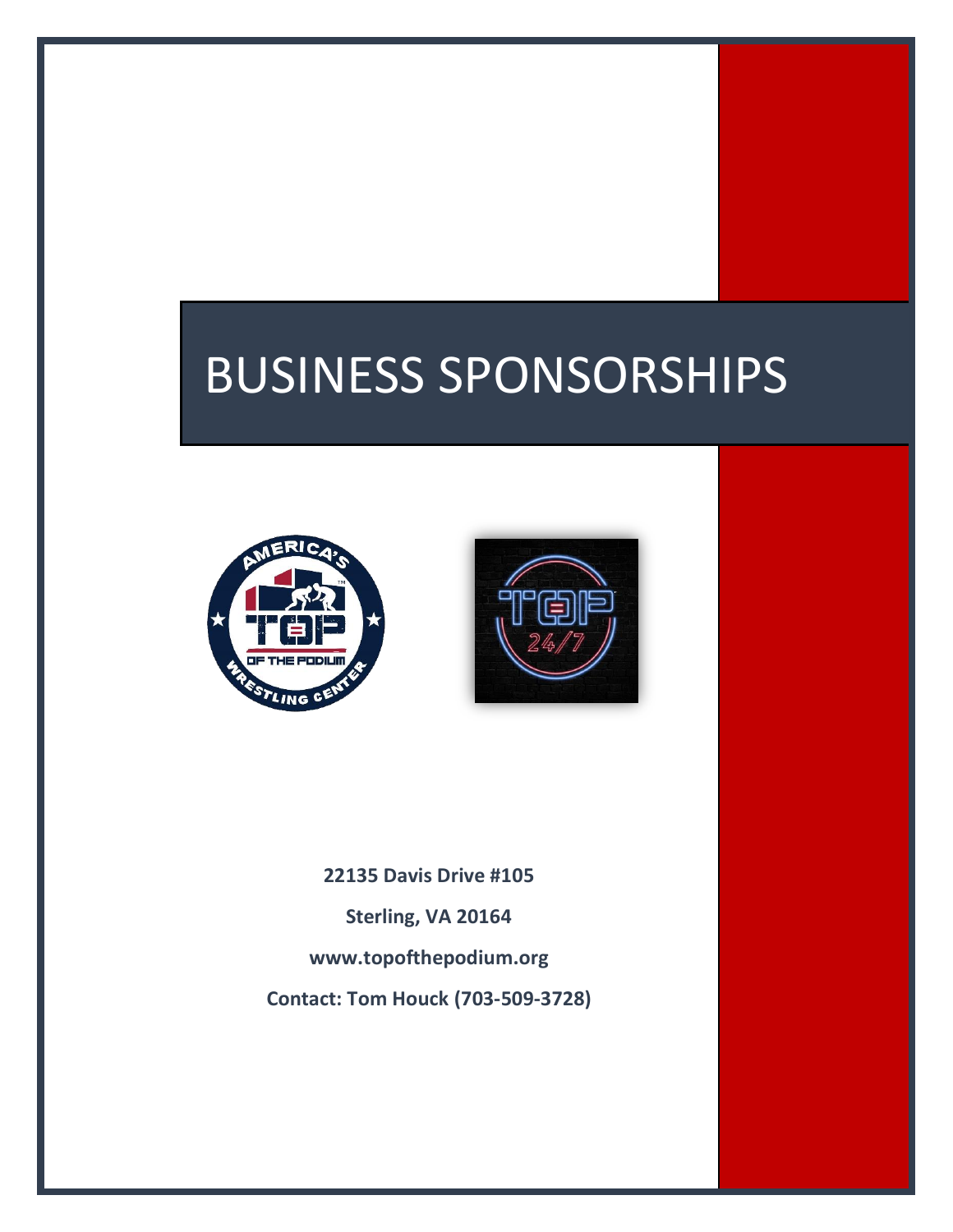

# **TOP'S MISSION**

Youth wrestling is a unique sport that teaches important life lessons, improves fitness and health, and changes countless lives in positive ways. TOP offers traditional and innovative programs enabling boys and girls of all ages and abilities to participate and thrive in the world's oldest sport.

# **WHY TOP NEEDS YOUR SUPPORT**

TOP offers programs, classes, camps, leagues, etc. to boys and girls at various locations throughout the community. In 2022, we also opened TOP 24/7 in Sterling to provide wrestlers and coaches access to training facilities at any time. All of these programs require supplemental funding to keep prices affordable (and even free) for families in our area.

# **BUSINESS SPONSORSHIPS**

TOP offers business sponsorships that attract new customers, boost sales, increase brand visibility, and support children in the local community. TOP is a 501c3 nonprofit and depends on charitable donations. Unrestricted donations are always greatly appreciated, plus donors may contribute to specific programs or athletes in need of financial assistance.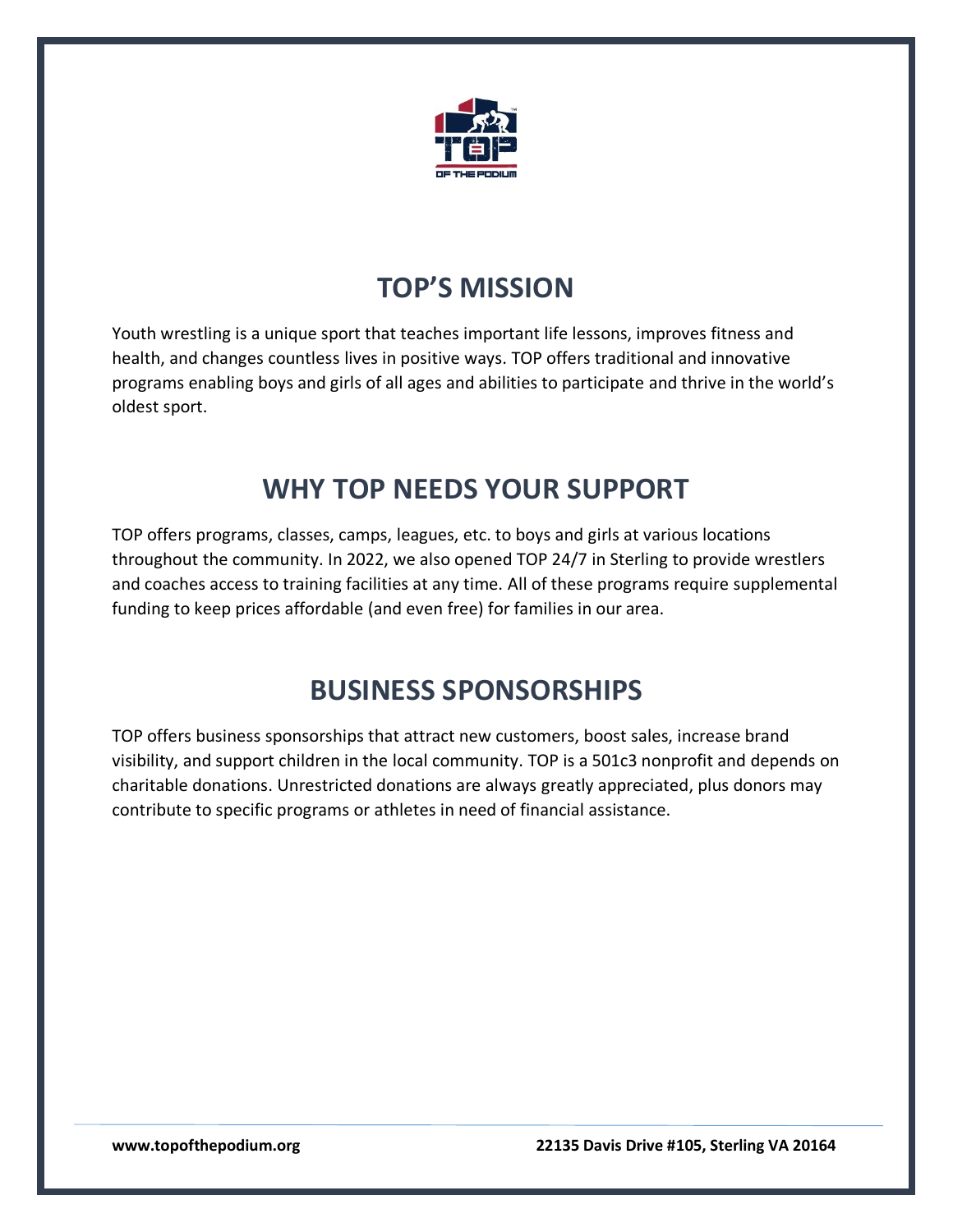

## **OVERVIEW**

 Nearly three thousand years after debuting in the ancient Olympics, amateur wrestling remains popular. At the collegiate level, attendance and TV ratings are at "all-time" highs. Wrestling is the sixth most popular high school sport for boys (according to National Federation of State High School Associations), and girls' programs are growing rapidly. At the youth level, more than one million boys and girls wrestle in America. Many compete on school teams, earn college scholarships, and even represent the United States in international competitions, including the Olympics. In our local area, since TOP opened in 2014, wrestling has been growing like crazy.

 Wrestlers have always been respected due to admirable levels of commitment, discipline and sacrifice. The unique nature of the sport teaches valuable life lessons and dramatically improves fitness levels of participants. Even at young ages, kids benefit from great exercise and through learning important principles that bring success in life.

 Despite compelling benefits, the sport was largely neglected in Northern Virginia until Top of the Podium opened in 2014. Since then, TOP has offered clubs, classes, clinics, camps and competitive events for boys and girls of all ages and abilities throughout the year.

TOP sponsorship packages provide a fantastic way for businesses to obtain new customers, increase sales, raise brand visibility, and support the community. Through onsite, online and other promotions, organizations reap rewards while supporting TOP's important mission.

TOP sponsorships provide access to a highly desirable demographic group of youth athletes and their families. Most of TOP's participants are local boys and girls from ages 5-18. Parents,



*The NCAA Championships are one of the greatest events in all of college sports.*



*TOP's Winter Wrestling Series (WWS) has become one of the premier youth leagues in the nation.*

siblings and other family members also routinely engage with TOP at physical events or through social media. Our online presence continues with thousands of social media followers, and our monthly email is distributed to over 2,000 local families.